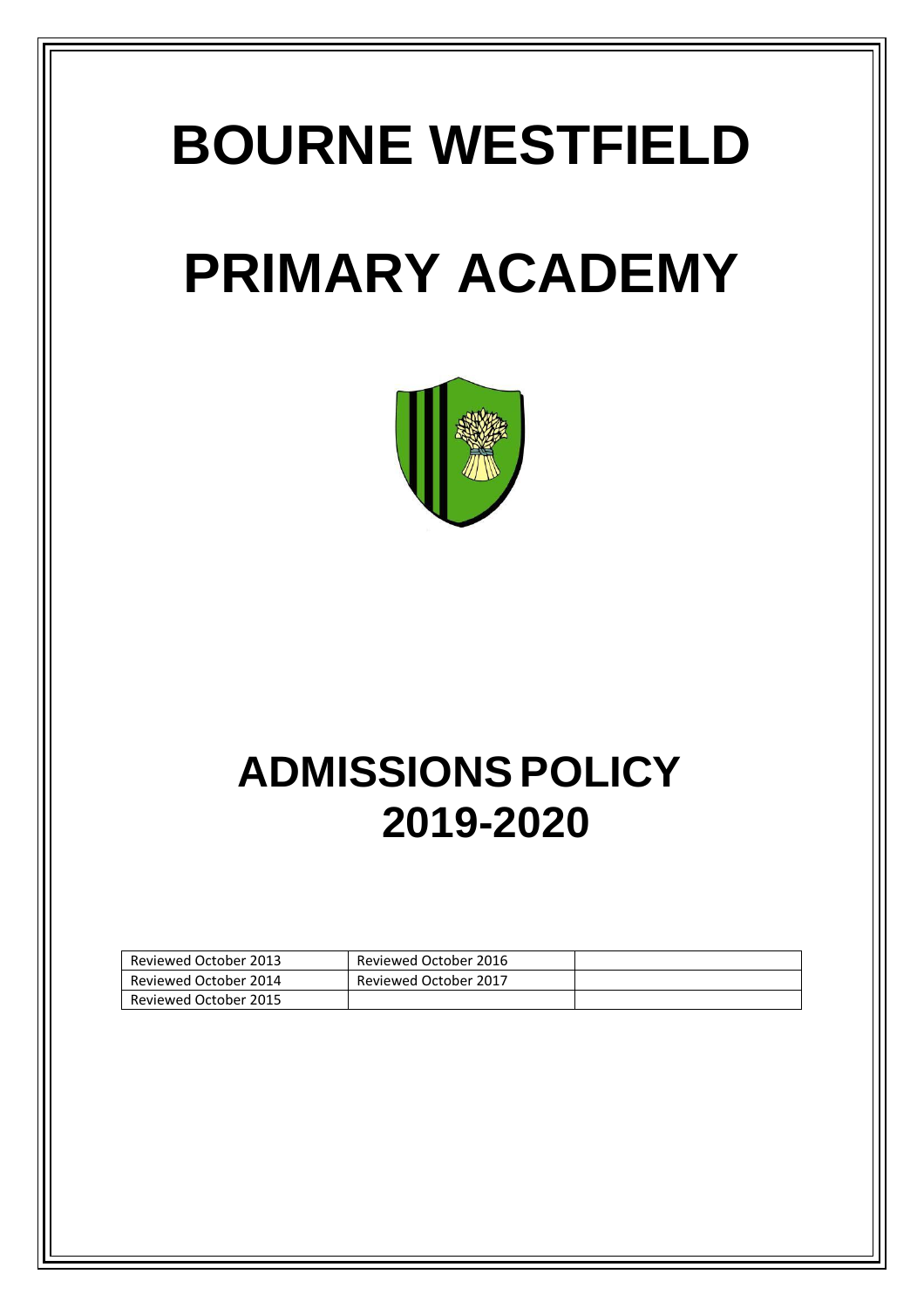### **Bourne Westfield Primary Academy**

### **Admissions Policy**

#### **1. Introduction**

1.1 The purpose of this policy is to outline the policies and procedures used to determine the admission of pupils to this academy. Some of these procedures are locally determined; others are informed or enforced by statute or the policy of the Local Authority. The Governing Body is the admissions authority for the school. Any parent can request that their child's date of admission is deferred or request a part-time place, please contact the Headteacher if you want more details.

1.2 Arrangements for applications for places in reception will be made in accordance with Lincolnshire County Council's co-ordinated admission arrangements, parents resident in Lincolnshire can apply online at

[www.lincolnshire.gov.uk/schooladmissions,](http://www.lincolnshire.gov.uk/schooladmissions) they can also apply by telephone, or ask for a hard copy application form, by telephoning 01522 782030. Parents resident in other areas must apply through their home local authority. Bourne Westfield Primary Academy will use the Lincolnshire County Council's timetable published online for these applications and the relevant Local Authority will make the offer of places on their behalf as required by the School Admissions Code.

#### **2. Key Issues**

2.1 Parents can request that the date their child is admitted to school is deferred until later in the academic year or until the term in which the child reaches compulsory school age.

2.2 Bourne Westfield Primary Academy provides for the admission of all children in the September following their fourth birthday. Where we have offered a child a place at our school:

- That child is entitled to a full-time place in the September following their fourth birthday.
- The child's parents can defer the date their child is admitted to the school until later in the school year but not beyond the point at which they reach compulsory school age and not beyond the beginning of the final term of the school year for which it was made, whichever is the sooner;
- Where the parents wish, children may attend part-time until later in the school year but not beyond the point at which they reach compulsory school age.

Parents interested in deferring admission or arranging part-time attendance must contact the school to discuss this.

2.3 Parents can request that their child takes up the place part-time until the child reaches compulsory school age.

2.4The absolute limit of numbers to initially be granted places within the academy is determined by the academy and that figure is published annually. For the 2019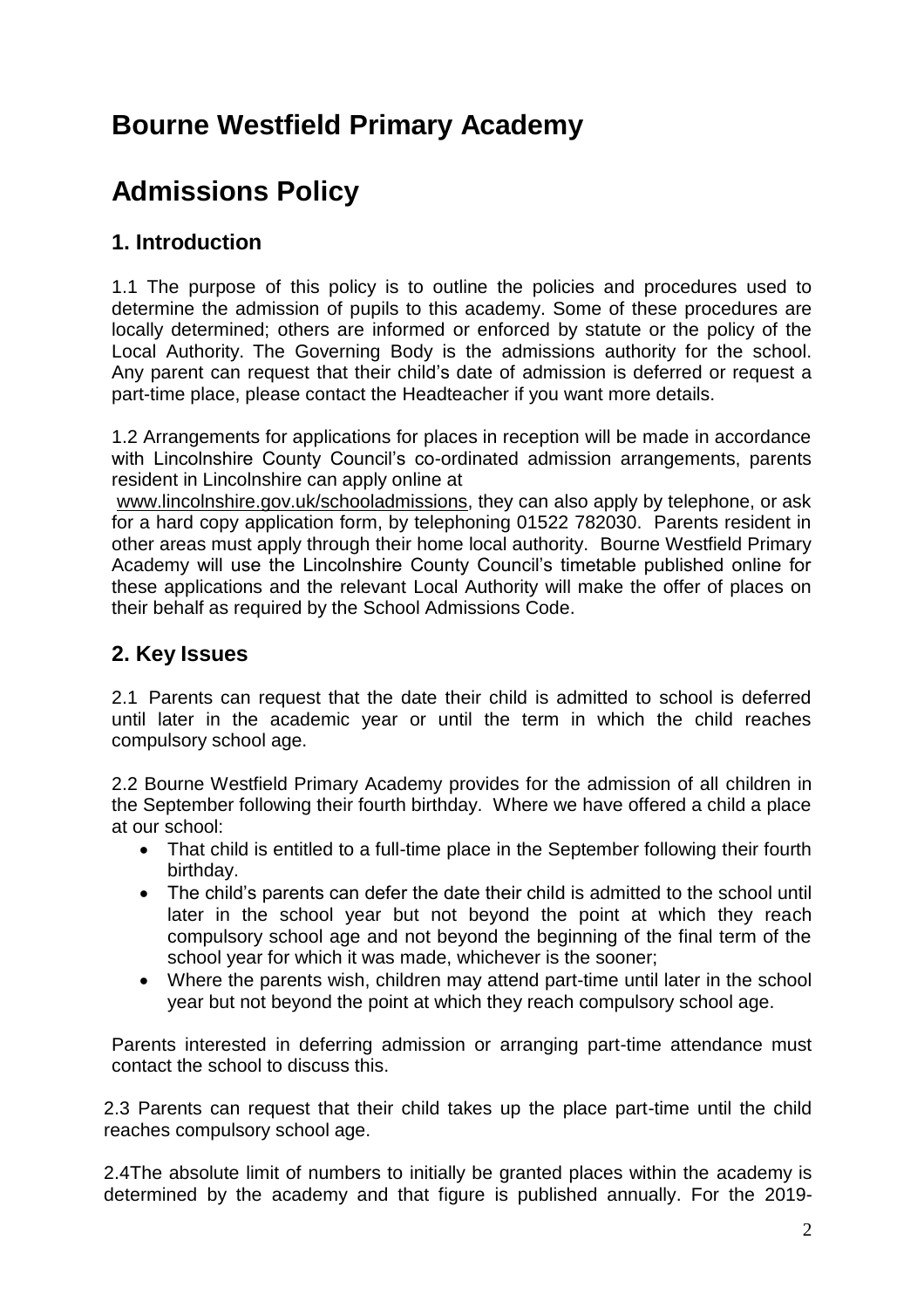2020 academic year, that figure has been set at 90 places. The academy will not exceed that figure in its new Reception intake each year except where the  $90<sup>th</sup>$  child is a twin or other sibling from a multiple birth and in that situation all children will be admitted. Classes will be organised in such a way that no Reception class or infant class exceeds 30 pupils apart from when a child is admitted as an 'excepted' pupil as in the case mentioned above.

2.5 In accordance with the 1996 Education Act, the allocation of school places for children with a Statement of special educational needs or an Educational Health and Care Plan will take place first. In accordance with legislation the allocation of places for children with the following will take place first: Statement of Special Educational Needs (Education Act 1996) or Education, Health and Care Plan (Children and Families Act 2014). Remaining places will be allocated in accordance with this policy.

2.6 In order to meet the government's military covenant aimed at helping service personnel, and Crown Servants returning from abroad we have adopted the following arrangements.

2.7 For late co-ordinated applications and midyear applications we will aim to remove any disadvantage to UK service personnel (UK Armed Forces) by applying the school's oversubscription criteria to their address. We will check to see if the address is within the distance of the last child admitted in the last admission round that was oversubscribed on offer day. If the address is within the distance the governors will be asked to consider admitting providing all children in public care and siblings have already been admitted and there is no child with higher priority under the oversubscription criteria on the reserve list. This will be irrespective of the fact that the school has had appeals or appeals are scheduled. It may be that the governors still cannot admit because of organisational or curriculum difficulties within the school.

2.8 We will need the notice of posting or official government letter and posting address before we can consider an application under these arrangements.

2.9 If there are more applications for admission than there are places then the academy's admission criteria will be brought into operation and followed rigorously. These criteria are published annually by the academy and are made available to parents. If a parent appeals against the decision of the governing body, then an independent appeal tribunal will be set up and the appeal heard by that tribunal.

2.10 Lincolnshire County Council operates a central admission clearing house in respect of initial entry to school in the Reception year. If there are insufficient places available then the procedure as outlined in paragraph 2.5 will be followed. Details of the application process may be obtained from the academy. There is a procedure for submission of applications and offering of places which follows a county wide policy and timetable. Details of that policy and timetable are given to all applicants.

2.11 Once firm places have been offered parents will be informed of the induction arrangements for new Reception pupils. This will take the form of a number of visits during the summer term where pupils will have an opportunity to spend time in the academy and parents will have an opportunity to discuss their child's education with the academy staff. The headteacher will use this opportunity to explain the philosophy of the academy and the key role parents play in the education of their children. Basic information about uniform and assimilation into school life will be also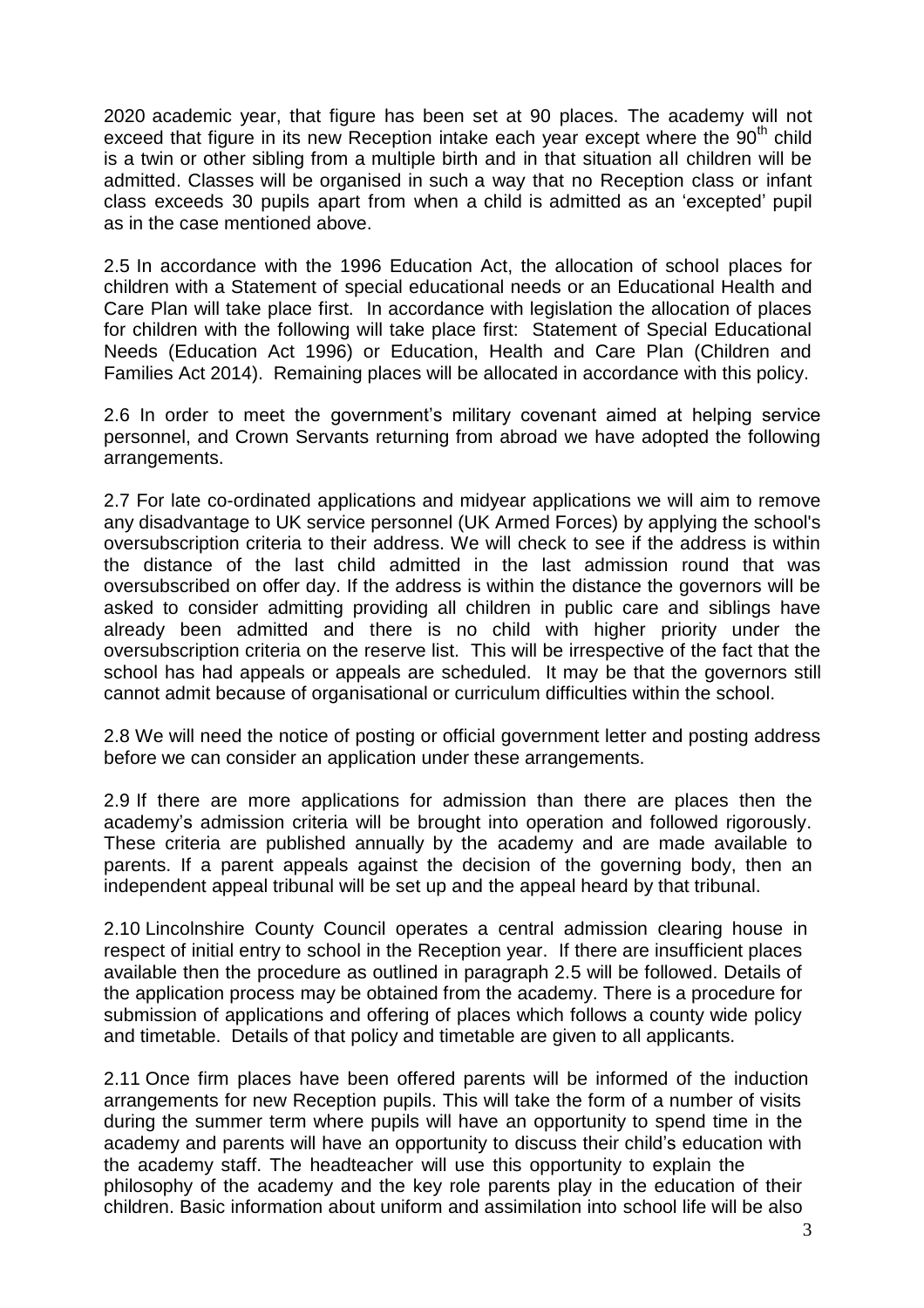be given at this time. The importance of a partnership between parents and the academy will be stressed.

2.12 A similar centralised system is also operated by the Local Authority for admissions into other year groups as and when they are sought. If the Local Authority is unable to offer a place at the academy parents may put their child's details onto a mid-year reserve list which is maintained by the academy. The child's details will remain on this list for a period of 12 months at which point the parents will be contacted to ascertain whether they wish to remain on the list beyond that point.

#### **3 Bourne Westfield Primary Academy Admission Criteria**

3.1 For entry into Reception in September, places will be allocated to parents who return an application, before any parent who has not returned one. The oversubscription criteria are listed in order. Words marked with a number, for example 1, 2, 3, and 4 are explained separately in the definition and notes section.

3.2 Oversubscription criteria

- A. The child is in the care of the local authority or has previously been in the care of the local authority and has been adopted or become subject to a residence order or special guardianship order. (1)
- B. There is a brother or sister (2) on roll at the academy at the time of application
- C. Children of staff members employed at the school (3).
- D. The academy is the nearest one to the home address, as defined in note (4).
- E. The straight-line distance from the home to the academy. Priority will be given to the child living nearest the academy as calculated by Lincolnshire County Council school admissions team (5).
- **3.3** Definitions and notes:

**(1)** A child in the care of the local authority is provided with accommodation by them in accordance with section 22 of the Children's Act 1989, at the time of application. This includes any child that has previously been in care and who is now adopted or who is subject to a residence order or special guardianship order. Looked after children and all previously looked after children. Previously looked after children are children who were looked after, but ceased to be so because they were adopted (or became subject to a child arrangements order or special guardianship order). A 'looked after child' is a child who is (a) in the care of a local authority, or (b) being provided with accommodation by a local authority in the exercise of their social services functions (see the definition in Section 22(1) of the Children Act 1989) at the time of making an application to a school. This includes children who were adopted under the Adoption Act 1976 (see section 12 adoption orders) and children who were adopted under the Adoption and Childrens Act 2002 (see section 46 adoption orders).

Child arrangements orders are defined in Section 8 of the Children Act 1989, as amended by Section 12 of the Children and Families Act 2014. Child arrangements orders replace residence orders and any residence order in force prior to 22 April 2014 is deemed to be a child arrangements order.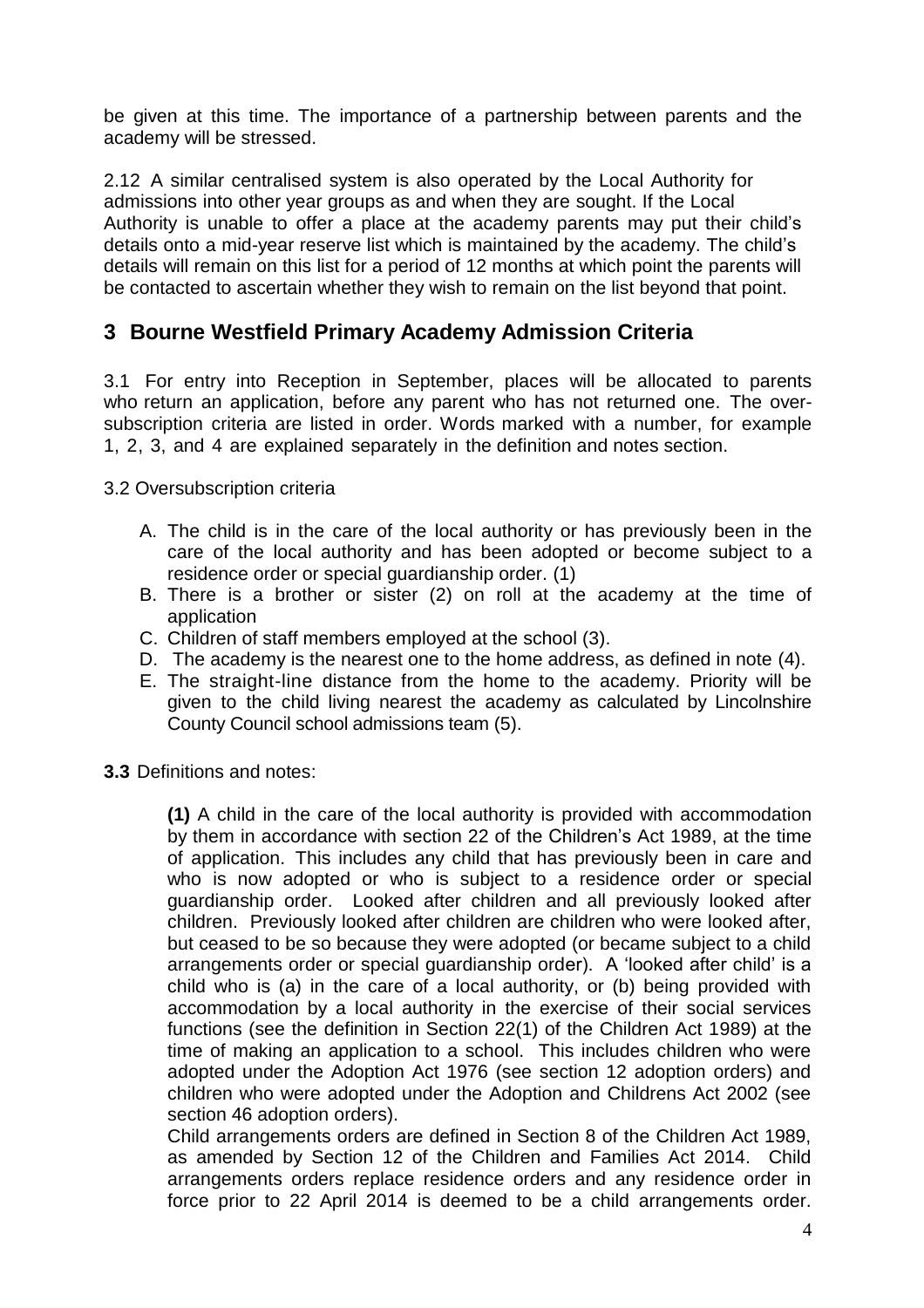Section 14A of the Children Act 1989 defines a 'special guardianship order' as an order appointing one or more individuals to be a child's special guardian (or special guardians).

**(2)** Brother or sister.

- A full brother or sister, whether or not resident in the same household.
- Another child normally living for the majority of term time in the same household, where an adult in the household has parental responsibility as defined by the Children Act 1989. Or, any child in the household where an adult in the household is defined as a parent for the purposes of Section 576 of the Education Act 1996.

#### Twins and other siblings from a multiple birth

In these cases all the children will be considered together as one application. If one or more can be admitted within the published admission number the school will be allowed to go above its admission number as necessary to admit all the children, unless this would make the class too large. The government's school admissions code makes an exception to the infant class limit in this situation.

#### **Brothers and sisters in the same year group**

Where there is only one place available in the school the children will be considered together as one application. The school will be allowed to go above its admission number as necessary to admit all the children except in cases where infant class regulations prevent this from happening. If this happens we can only legally offer one place because the government's school admissions code makes no exception to the infant class size limit for siblings in the same year group.

(3) For children of permanent employees whose place of work is Bourne Westfield at the time of admission. Where the member of staff has been employed at the school for two or more years at the time at which the application for admission to the school is made, and/or the member of staff is recruited to fill a vacant post for which there is a demonstrable skill shortage.

(4) The nearest school is found by measuring the distance from your home address to all school's admitting children in the relevant year group. Measurements are calculated electronically from the Post Office address point of the child's home address to the Post Office address point of the school by straight line distance. We measure distance to three decimal places, e.g. 1.256 miles.

By home we mean the address where the child lives for the majority of term time with a parent as defined in section 576 of the Education Act 1996 who has parental responsibility for the child as defined in the Children Act 1989.

Where a child lives normally during the school week with more than one parent at different addresses, the home address for the purposes of school admissions will be the one where the child spends the majority of term time. If a parent can show that their child spends an equal amount of time at both